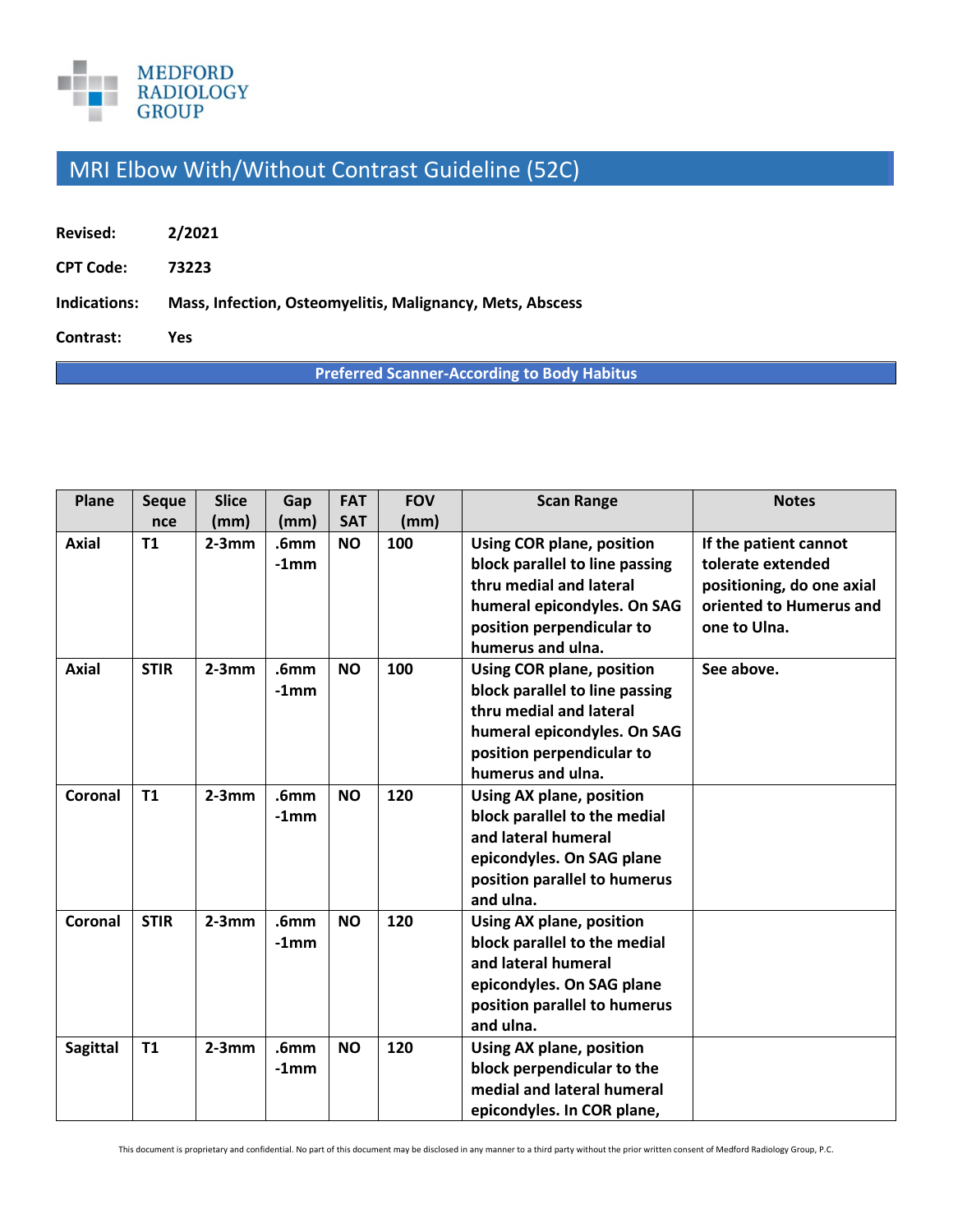

## MRI Elbow With/Without Contrast Guideline (52C)

|                        |             |         |                            |            |         | position parallel to humerus<br>and ulna.                                                                                                                       |                                                                                                                                                                                                                                                                                                                                                                                          |
|------------------------|-------------|---------|----------------------------|------------|---------|-----------------------------------------------------------------------------------------------------------------------------------------------------------------|------------------------------------------------------------------------------------------------------------------------------------------------------------------------------------------------------------------------------------------------------------------------------------------------------------------------------------------------------------------------------------------|
| <b>Sagittal</b>        | <b>STIR</b> | $2-3mm$ | .6mm<br>$-1$ mm            | <b>NO</b>  | 120     | Using AX plane, position<br>block perpendicular to the<br>medial and lateral humeral<br>epicondyles. In COR plane,<br>position parallel to humerus<br>and ulna. |                                                                                                                                                                                                                                                                                                                                                                                          |
| *SEE<br>Scan<br>Range* | T1          | $2-3mm$ | .6 <sub>mm</sub><br>$-1mm$ | <b>YES</b> | 100/120 |                                                                                                                                                                 | <b>Precontrast FS T1 is only</b><br>needed if we are doing<br>post contrast imaging.<br>Pre contrast FS plane<br>should be determined at<br>TOS. Usually Axial plane,<br>but choose plane that<br>best demonstrates mass<br>or other region of<br>interest.<br><b>Pre Contrast and post</b><br>contrast sequence in<br>same plane must match<br><b>EXACTLY (same</b><br>TR/TE/NEX/FA etc |

## **CONTRAST**

| Plane           | <b>Sequence</b> | <b>Slice</b><br>(mm) | Gap<br>(mm) | <b>FAT</b><br><b>SAT</b> | <b>FOV</b><br>(mm) | <b>Scan Range</b>                                                                                                                                                           | <b>Notes</b>   |
|-----------------|-----------------|----------------------|-------------|--------------------------|--------------------|-----------------------------------------------------------------------------------------------------------------------------------------------------------------------------|----------------|
| <b>Axial</b>    | T <sub>1</sub>  | $2-3mm$              | $.6mm-1mm$  | <b>YES</b>               | 100                | Using COR plane, position block<br>parallel to line passing thru medial<br>and lateral humeral epicondyles. On<br>SAG place, position perpendicular to<br>humerus and ulna. | <b>FAT SAT</b> |
| Coronal         | T <sub>1</sub>  | $2-3mm$              | $.6mm-1mm$  | <b>YES</b>               | 120                | Using AX plane, position block<br>parallel to the medial and lateral<br>humeral epicondyles. On SAG plane<br>position parallel to humerus and<br>ulna.                      | <b>FAT SAT</b> |
| <b>Sagittal</b> | <b>T1</b>       | $2-3mm$              | $.6mm-1mm$  | <b>YES</b>               | 120                | Using AX plane, position block<br>perpendicular to the medial and<br>lateral humeral epicondyles. In COR                                                                    | <b>FAT SAT</b> |

This document is proprietary and confidential. No part of this document may be disclosed in any manner to a third party without the prior written consent of Medford Radiology Group, P.C.